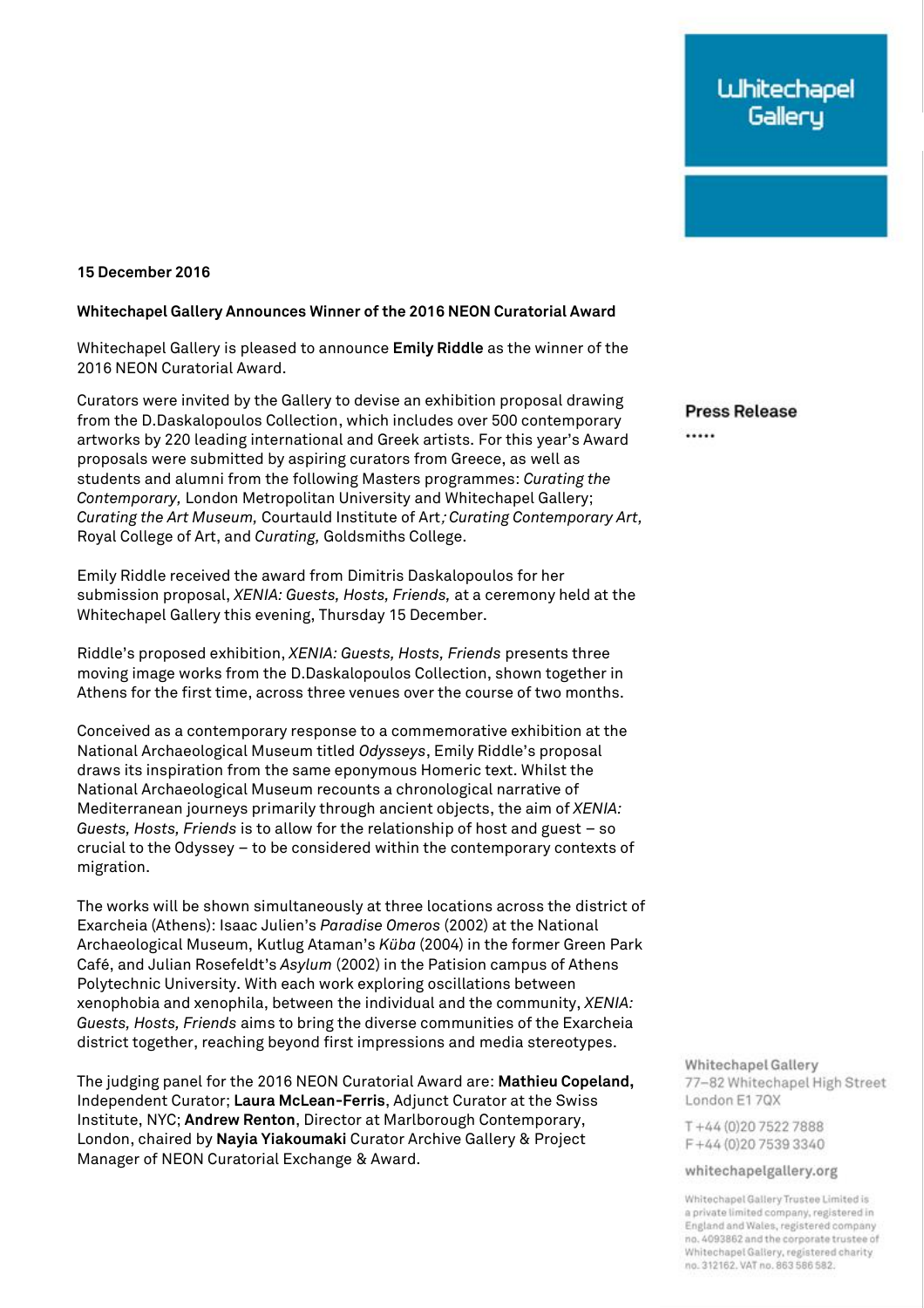Of the winning proposal Nayia Yiakoumaki, Chair of the judging panel commented: "Emily Riddle's *XENIA: Guests, Hosts, Friends* is an outstanding proposal that links ancient Mediterranean journeys with the contemporary subject of migration, addressing strong global issues of current social and political concern. Emily Riddle looks at the D.Daskalopoulos Collection in a new light for both a local and an international audience, as well as making poignant connections between art and archaeology."

Emily Riddle completed her MA in Curating at the Courtauld Institute of Art, London, in September 2016. She co-curated the group exhibition Confusion of Tongues (The Courtauld Gallery, June-July, 2016), and assisted Nada Raza and Chris Dercon in preparing for *Bhupen Khakhar: You Can't Please All* (Tate Modern, June-November, 2016). Riddle works part-time as a studio assistant for Peter Liversidge and Nigel Hall RA. Prior to her curating studies, she completed a BA degree in English at Magdalene College, Cambridge.

The NEON Curatorial Award was established in 2012 to champion curatorial excellence, and is part of an ongoing partnership between the Whitechapel Gallery and NEON, a non-profit organisation in Athens. Building links between emerging curators in London and across Greece, the prize celebrates the exchange of ideas and innovations in the presentation of contemporary art.

Elina Kountouri, Director of NEON said: "I am confident that this important cultural dialogue between Greece and the UK through our partnership with the Whitechapel, has gone from strength to strength with each year of the Curatorial Award. During these times that call for a greater need for mutual cross-cultural understanding, Emily Riddle's exhibition proposal sheds light on this with its timely relevance and thoughtfulness. We were impressed with her strong grasp and integration of NEON's core philosophies into her exhibition concept, and we congratulate Emily on this well-deserved Award."

## **Notes for Editors**

- The NEON Curatorial Award is open to curators across Greece and London, including current and alumni students from London Metropolitan University, The Courtauld Institute, Goldsmiths College and the Royal College of Art. The award builds on the Whitechapel Gallery's local and international networks with academic departments of curatorial studies.
- Since the Curatorial Exchange/Award programme began in 2012, a total of 109 curators from Greece and London have participated to date.
- The NEON Curatorial Award is part of the NEON Curatorial Exchange, in which curators benefit from a four-day study trip to Athens and London, including guided tours of the Athenian and London art scene. The exchange is designed to open up networking and professional development opportunities for young curators. The programme is organised by the Whitechapel Gallery and has been devised and coordinated by Nayia Yiakoumaki, Curator at the Whitechapel Gallery and Project Manager of the NEON Curatorial Exchange and Award.
- Applications for next year's award will open in summer 2017.
- NEON works to bring contemporary culture closer to everyone. As a nonprofit organisation it aims to create new conversations and a larger, informed society around the arts. It aspires to change perceptions and introduce a culturally relevant and cosmopolitan activity in Greece. Founded by art collector and entrepreneur Dimitris Daskalopoulos, and under the Directorship of Elina Kountouri, NEON breaks with the convention of a permanent space as the home of activities for a collector and instead acts on a multi-locality of initiatives, spaces, civic and social contexts, where activities are developed and public accessibility is encouraged. This constitutes a diverse and open space within society,